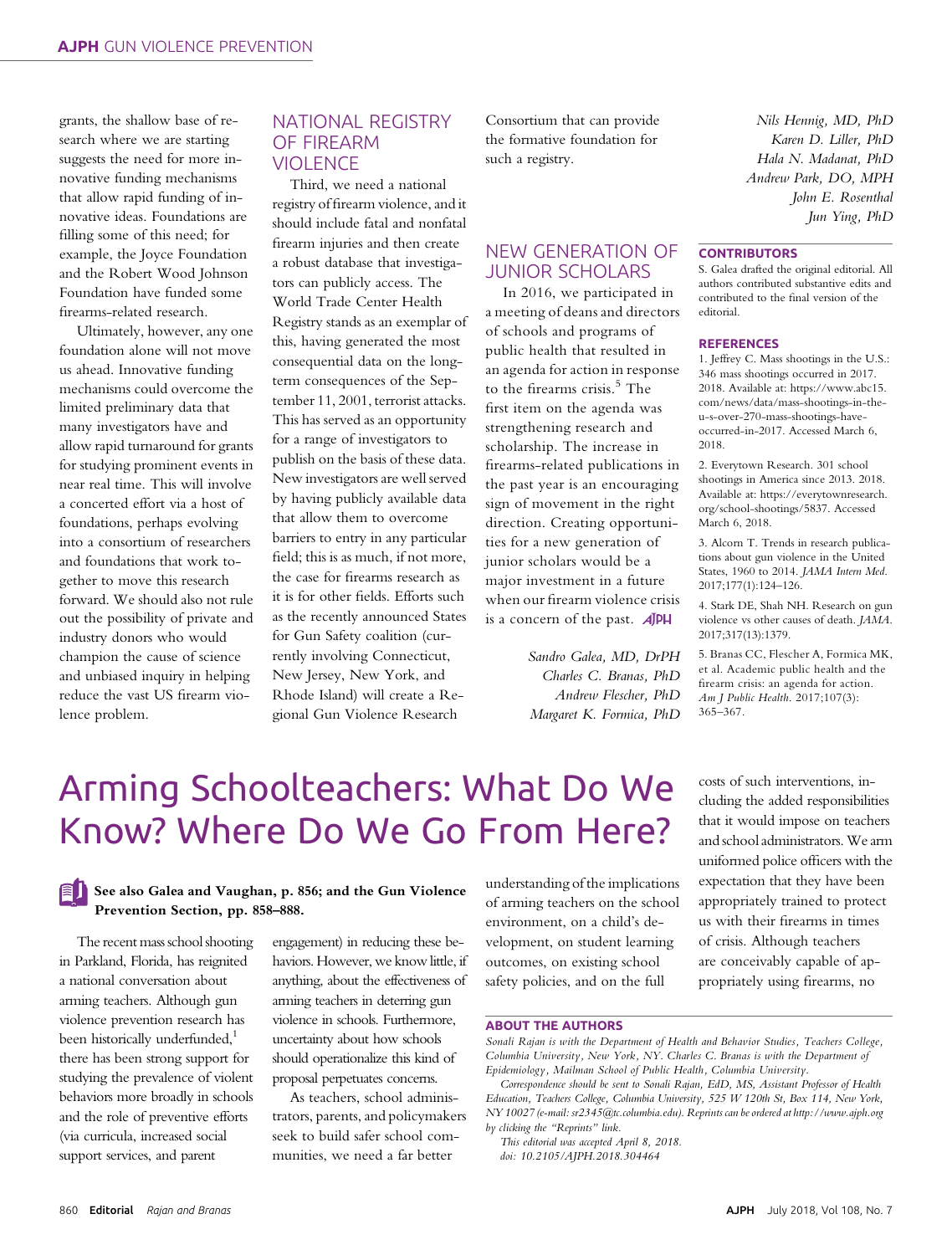evidence-based guidelines are available to help us develop the necessary training for teachers and continued instruction needed to maintain their preparedness so that they would be ready when crisis strikes. We also have no means for identifying teachers who would be willing to take on this significant responsibility. Nor do we have enough information on whether nonuniformed, armed civilian teachers would reduce or increase risks for themselves and their students when uniformed law enforcement arrives during a crisis. In other words, we are debating whether a new profession that combines the responsibilities of a law enforcement officer and a teacher is even feasible, given all these caveats.

#### EXISTING RESEARCH

The question about whether to arm teachers has seen very limited scholarly discussion and scientific inquiry. In a 2011 article, researchers explored the relation between school characteristics and school violent crime.<sup>2</sup> The findings suggested that school resource officers with nonlethal force capabilities might be helpful in deterring violent crime rates in schools. However, that same positive relationship was not found with school resource officers armed with a firearm.<sup>2</sup> In a 2002 article, Beger<sup>3</sup> argued that heightened policing and intrusive security efforts within public school spaces decrease a student's sense of safety; this finding has been reinforced by recent work. Indeed, research has since confirmed that punitive efforts in schools (such as zero tolerance policies intended to reduce illicit drug use and weapon possession among students) do not effectively deter crime and cause more harm than good to students and schools.4

From a financial perspective, a 2013 report assessed the cost of placing an armed school resource officer in every elementary and secondaryschool across the United States ( $n = 132 183$ ).<sup>5</sup> The report accounted for estimated variations in salary, student population size, and number of hours worked per academic year. Drawing on these estimates, the cost would range from \$19.1 to \$22.6 billion annually,<sup>5</sup> which accounts for nearly 30% of the current federal education budget (reported by the National Center for Education Statistics to be \$78.9 billion). The United States currently has an estimated 3.1 million full-time teachers. Arming even 20% of them, as recently suggested by the White House, would result in similarly significant increases in the federal budget.

### OPERATIONALIZING SCHOOL SECURITY

Note that school security encompasses a broad spectrum of behaviors and situations, including planning for the possibility of natural disasters, implementing antibullying interventions, recognizing and responding to students with suicidal behaviors, implementing protocols for working with police and local law enforcement, and overseeing medical emergency response protocols for a broad range of possible health situations. Also, let us not forget the many additional services that schools—and teachers in particular—provide while they attend to the education, development, and well-being of our children. The extraordinary number of responsibilities that teachers and schools bear has been pointed out frequently in research related to teacher stress and burnout. Therefore, we need to be mindful

of the additional burden that such an intervention could have on schools and their staff.

The existing research base also highlights that school security is an important component of a school's climate, which has more broadly been shown to inform youth engagement in violent behaviors. Specifically, school climate includes a range of characteristics that help define the quality of a child's learning environment, including disciplinary practices, socialemotional security, respect and acceptance of diversity within the school community, efforts that nurture positive peer relationships and social support for all students, and teaching practices that provide opportunity for thoughtful discourse and constructive conflict resolution. Therefore, the nature of school security measures and their ramifications for school climate quality must be accounted for when developing strategies for reducing gun violence in schools.

## COULD ARMING TEACHERS WORK?

Although no empirical evidence is currently available regarding whether arming teachers would deter gun violence in elementary and secondary school settings, we can extrapolate from existing research on the possible outcomes of such efforts. Research has shown that increased gun access and gun possession are not associated with protection from violence,<sup>6</sup> which suggests that increasing the presence of guns in the hands of civilians in schools, no matter how well intentioned, may backfire. Furthermore, exposure to gun violence across a broader spectrum—hearing gunshots, witnessing gunfire, and knowing

someone who has been injured with a firearm—can adversely affect a child's health and development. Whether arming teachers would decrease these types of negative exposures is unclear.

We also know that the anticipation of violence can lead to increased anxiety, fear, and depression. Given the sensationalized and speculative nature of many mass school shootings that has reinforced the misperception that schools in general are unsafe, $4\overline{6}$ arming teachers, in all likelihood, would heighten levels of anxiety and negatively affect a school's climate. These concerns are echoed by families as well; a recent study that used a national sample found that more than half of the parents of school-aged children oppose school personnel carrying firearms.<sup>7</sup>

## CONCLUSIONS AND NEXT STEPS

The existing literature indicates a lack of clarity on the efficacy of the different proposals that have been put forth by various politicians and lobbying groups with regard to firearms in schools. A multitude of questions remain regarding the nuances and logistics of arming teachers. In addition, the efficiency and return-oninvestment for this kind of costly effort, with little if any existing evidence, are unclear.

The existing research base does, however, suggest that multifaceted, preventive methods are effective in preventing and mitigating incidents of violence. Examples of such approaches include legislation and public education efforts that help reduce youth access to guns; increased support services within schools and community settings so that the early antecedents of